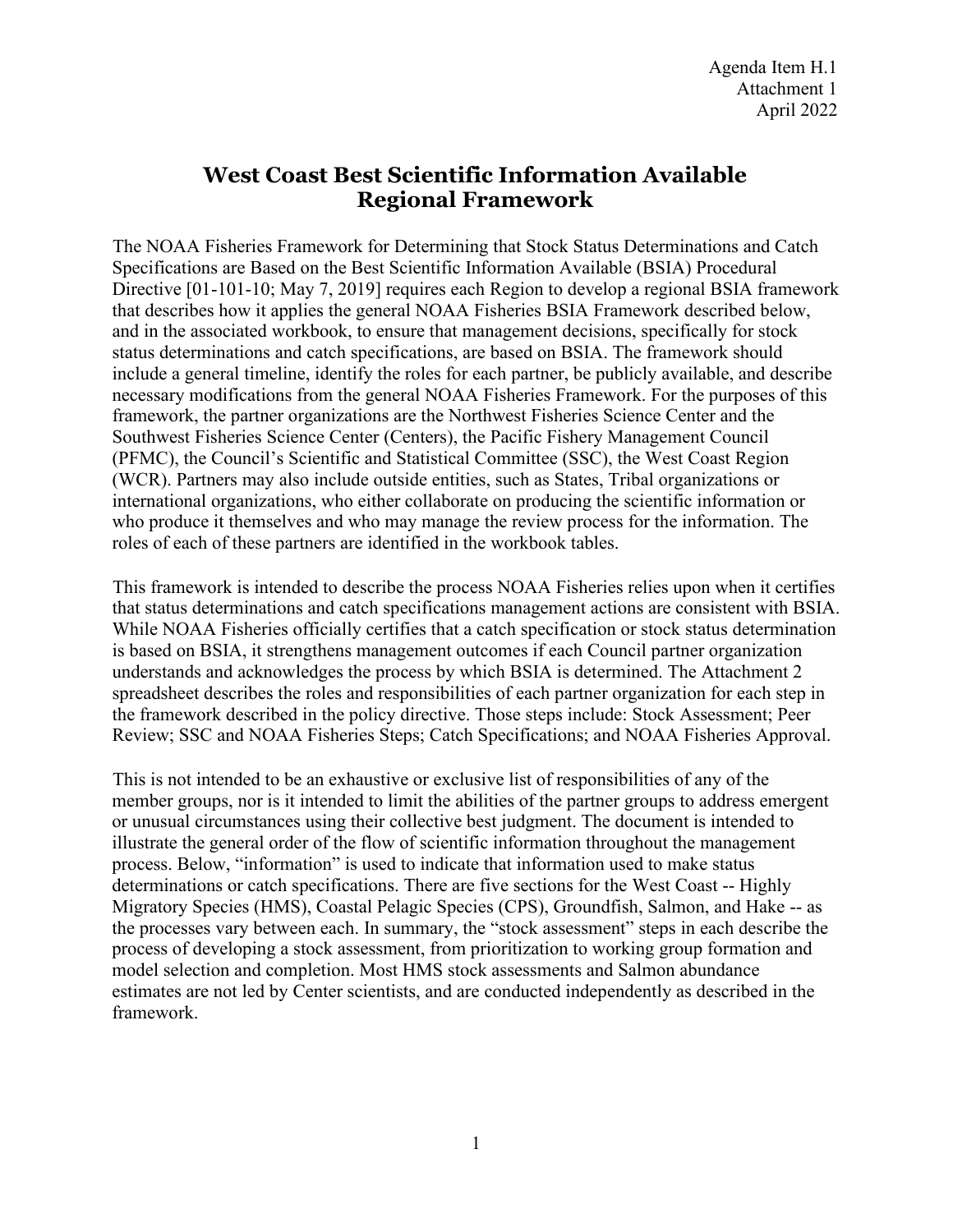NS2 Guidelines lists seven criteria for evaluating BSIA: relevance, inclusivity, objectivity, transparency and openness, timeliness, verification and validation, and peer review<sup>[1](#page-1-0)</sup>. NS2 Guidelines underscore the importance of peer review in ensuring information used in status determinations and catch specifications constitutes  $BSIA<sup>2</sup>$  $BSIA<sup>2</sup>$  $BSIA<sup>2</sup>$ . The Peer Review section may differ by assessment type or species group as there are slightly different responsibilities, particularly for the SSC depending on the assessment type and level and because not all information used for status determinations or catch specifications undergoes review by the SSC. For CPS, Groundfish, and some Salmon stocks, the SSC, as a whole, serves as a peer review body, with the relevant FMP subcommittee and sometimes Center for Independent Expert panelists serving as part of initial review panels. For information developed in conjunction with or outside of the Centers, and not wholly by them, this framework provides general details for when that information is reviewed outside the SSC.

The "SSC/NOAA Fisheries Steps" describes the process of scientific information proceeding from the Center or from the organization who conducted the assessment to the SSC through Council staff, as appropriate. This section describes the SSC's work on developing an acceptable biological catch (ABC) recommendation for the Council, if appropriate. For groundfish and CPS, the Pacific Fishery Management Council includes a Terms of Reference to guide the reviews that are used by the SSC to "certify" that the recommendations are based on BSIA. While NOAA Fisheries determines if an action complies with the Magnuson-Stevens Fishery Conservation and Management Act National Standard guidelines, including National Standard 2 it is helpful for the SSCs to include an acknowledgment that they consider their recommendations to be based on BSIA. The "Catch Specifications" section describes the

<span id="page-1-0"></span><sup>&</sup>lt;sup>1</sup> Peer review may occur outside of the Council process in some cases and the NS2 [FRN](https://www.federalregister.gov/documents/2016/08/16/2016-19522/magnuson-stevens-act-provisions-national-standard-2-scientific-information-regional-peer-review) notes this approach [https://www.federalregister.gov/documents/2016/08/16/2016-19522/magnuson-stevens-actprovisions-national-standard-2-scientific-information-regional-peer-review]. The guidelines state, "If formal peer review is not practicable due to time or resource constraints, the development and analysis of scientific information used in or in support of fishery management actions should be as transparent as possible, in accordance with [paragraph](https://www.ecfr.gov/current/title-50/section-600.315%23p-600.315(a)(6)(iv))  $(a)(6)(iv)$  of this section."

MSA paragraph (a)(6)(iv) Transparency and openness.

<sup>(</sup>A) The Magnuson-Stevens Act provides broad public and stakeholder access to the fishery conservation and management process, including access to the scientific information upon which the process and management measures are based. Public comment should be solicited at appropriate times during the review of scientific information. Communication with the public should be structured to foster understanding of the scientific process.

<sup>(</sup>B) Scientific information products should describe data collection methods, report sources of uncertainty or statistical error, and acknowledge other data limitations. Such products should explain any decisions to exclude data from analysis. Scientific products should identify major assumptions and uncertainties of analytical models. Finally, such products should openly acknowledge gaps in scientific information.

<span id="page-1-1"></span><sup>&</sup>lt;sup>2</sup> The NS2 Guidelines' reliance on peer review is derived from OMB's 2005 Final Information Quality Bulletin for Peer Review, [https://www.federalregister.gov/documents/2005/01/14/05-769/finalinformation-quality-bulletin-for-peer-review]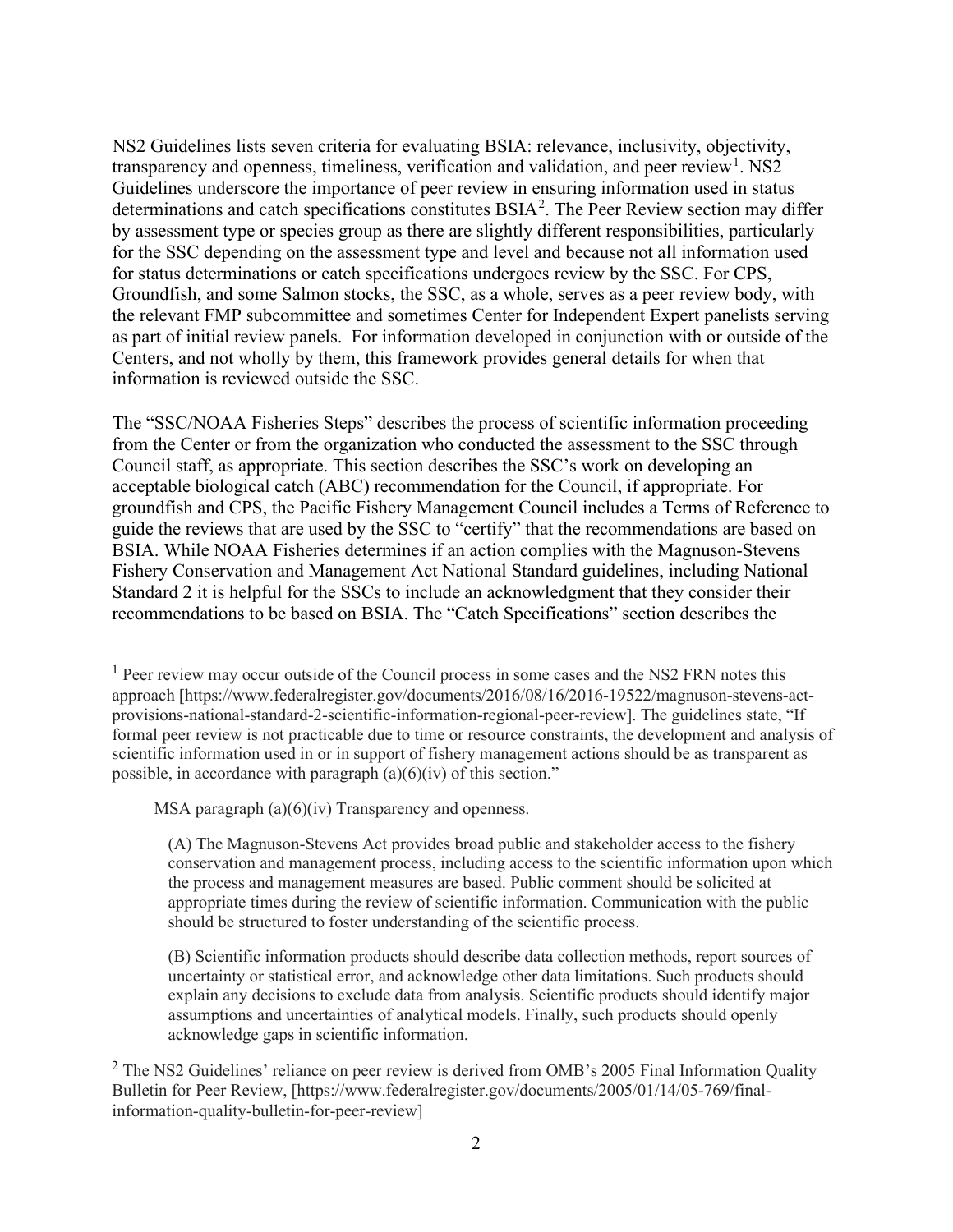process for specifications and management measures, if appropriate. The "NOAA Fisheries Approval" section documents if there is a determination of BSIA on the information and Council recommendations on behalf of the Secretary. For HMS, while status determinations are made using these assessments, many HMS stocks are internationally managed and thus catch specifications are not required for them. Therefore, a BSIA framework for information for catch specifications is not included in the HMS framework. Similarly for salmon, much of the information used for management is developed by committees and technical teams external to the Council process<sup>[3](#page-2-0)</sup>.

## **NMFS BSIA Point(s) of Contact to the SSC**

- BSIA POCs will focus on issues related to National Standard 1 (and perhaps some elements of National Standard 2 interpretation), and the corresponding agency National Standard Guidelines.
- The Centers may identify a POC (and perhaps a designee) per FMP, and those persons will likely be drawn from levels ranging from supervisor/manager to division director and have familiarity with the science and management of the species in the respective FMP.
- The POCs are not expected to attend each SSC meeting, but should be aware of issues and topics as they relate to BSIA. They may need to be present for some discussions.
- SSC will alert POCs to upcoming or emerging BSIA topics that may need attention.
- This role is specified in the PD [01-101-10; May 7, 2019] under *iii*. and *iv*.

## **Science Center review of BSIA disagreements between Science Centers and the SSC**

NMFS views SSC review of information used in many status determinations and catch specifications as integral to BSIA determinations. Occasionally, issues that were not raised as part of review panel discussions may surface as part of discussion by the full SSC or its relevant sub-committee, and may need to be addressed before recognition of an assessment as BSIA is advisable. In practice, every effort is made to resolve potential disagreements between NMFS Science Centers and the SSC regarding the BSIA status of any information used for status determinations or catch specifications by the time a final decision is required. To date, additional

<span id="page-2-0"></span><sup>&</sup>lt;sup>3</sup> Footnote 1 in BSIA Procedural Directive PD 01-101-10: Within FMPs there are some stocks that will require altered or abbreviated BSIA procedures because of extremely short timelines or a preponderance of involvement by State or Tribal entities, such as for Pacific salmon with the Pacific Fishery Management Council and crab with the North Pacific Fishery Management Council. In these cases, NOAA Fisheries will follow, to the extent practicable, the process outlined below for determining the BSIA.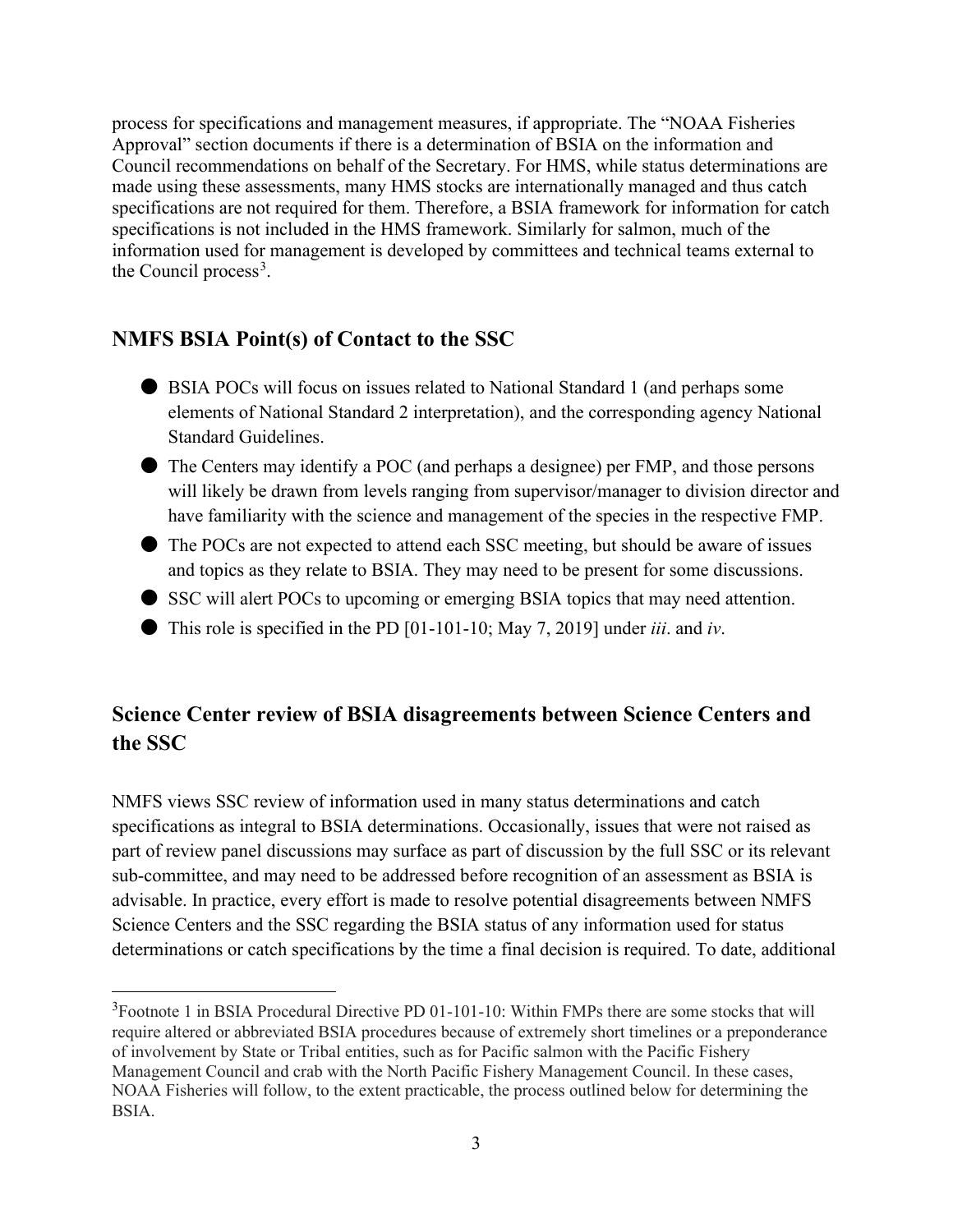work requested or discussion has been sufficient to resolve disagreements in time for a management process to proceed. The purpose of the process outlined below is to provide an additional avenue for resolving differences prior to the time at which management decisions must proceed.

Ultimate determination of BSIA for federal fisheries management lies with the Secretary of Commerce, as informed by advice from NMFS. It nevertheless remains in NMFS' interest to ensure that a difference of judgment regarding whether new science represents BSIA is thoroughly reviewed, and reviewed as early as possible in the Council's specification-setting process.

Resolution of BSIA disagreements between the PFMC, its SSC, and NMFS will emphasize the importance of timely, joint efforts and collaborative efforts to resolve the issue where possible and by building from the positive working relationships enjoyed by NMFS and PFMC. Where those efforts fail to resolve consequential BSIA disagreement by the time the SSC provides the Council with a recommendation.

The following approach for NMFS review of areas of disagreement will be followed.

As soon as practicable after conflict between a Science Center position and a final SSC BSIA recommendation is realized, the Directors of the Northwest and Southwest Fishery Science Centers will convene a Special BSIA Review Panel (SBRP) meeting to evaluate the persisting area(s) of disagreement, and the impact of those on management guidance. The SRP will consist of the Science Directors of the Northwest and Southwest Fishery Science Centers and 1-2 other experts from outside the west coast NMFS establishment. Given the likely need for this review to be conducted within a matter of weeks from the time the conflict is apparent, these experts would likely be solicited from other NMFS Science Centers around the country, though they could be drawn from other situations.

The case for supporting NMFS science products would fall to the authors (and their programmatic supervisors, as needed). One or more members of the SSC will be requested (via the Council's Executive Director, if not Science Center employees) to present the rationale supporting the SSC's recommendation. Following the conclusion of this review, the Science Center Directors will notify the Regional Administrator and Council's Executive Director and Chair as to whether the Agency's BSIA finding remains at odds with that of the SSC.

In the event that the initial BSIA disagreement involves one or more science products developed primarily by individuals who are not NMFS employees, those individuals would be invited to present their arguments to the SRP, and individuals from both the SSC and related Science Center Programs would be afforded an opportunity to speak on their reasons for supporting, or opposing, endorsement of the new science as BSIA.